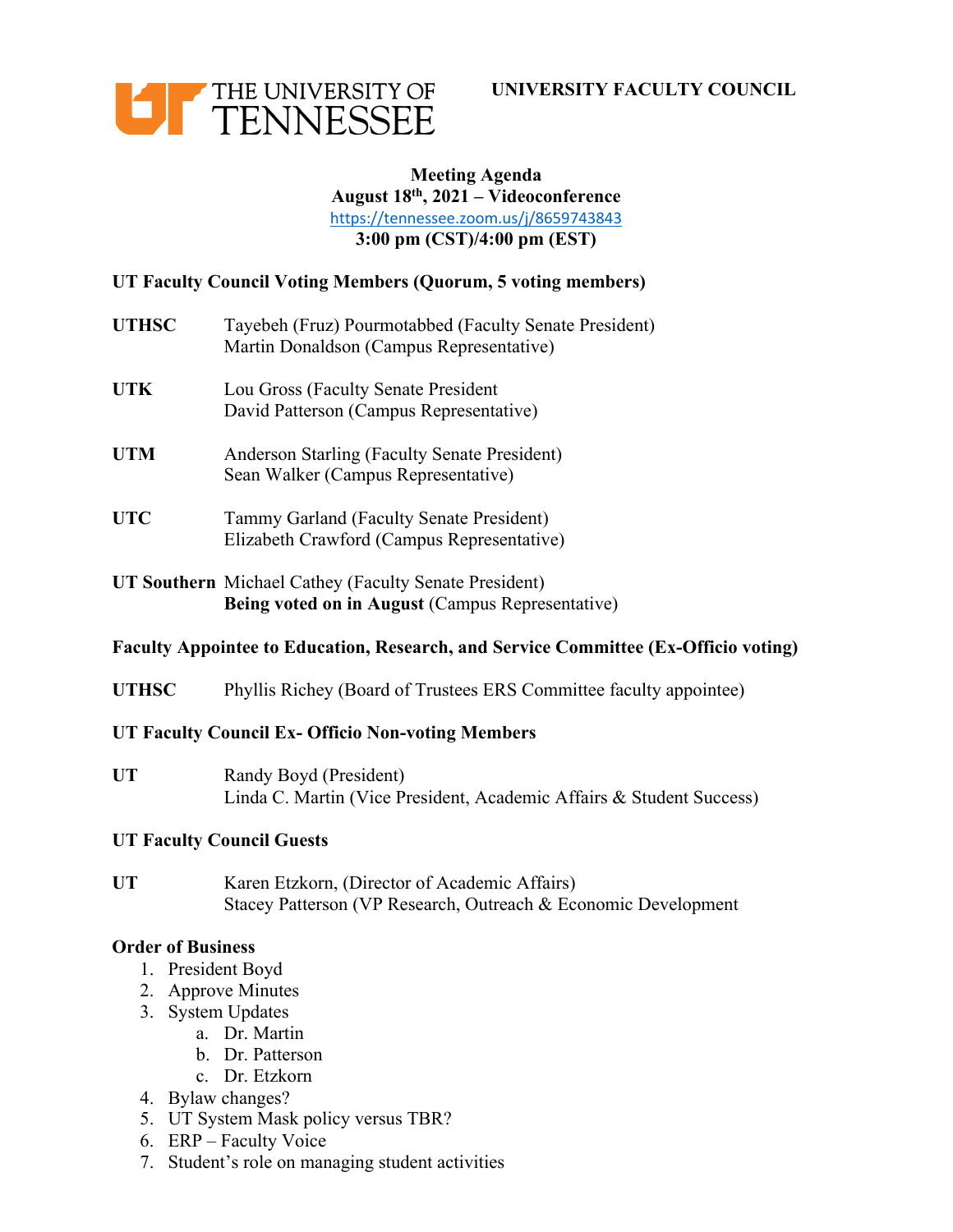8. Other new business?

Please find my notes from today's UFC meeting.

President Boyd opened the meeting by providing his usual updates that included:

- Welcome to UT Southern
- Everywhere you Look UT Tour
- He will be visiting each campus this Fall
- Budget information about this past AY and upcoming Budget plans
- UT is asking for funding to help replace obsolete equipment at UTIA
- UT is looking for new funding sources to help fund some initiatives
- Colleges of Education across UT System are working together on the Center for Literacy
- State of TN has agreed to fund new buildings (apparently they had said they weren't going to)
	- o 3 proposals coming from UT System including the Test Hub at UT Martin
- State of TN has \$3 billion in surplus funds as well as \$1.3 billion from the federal government

President Boyd provided some information:

- Policies:
	- o Parental Leave Policy is in effect and is NOT retroactive
	- o UT System is looking for new benefits/programs to provide employees
	- o UT HR is working on a new accrued time off policy for 9-month faculty.
- ERP System
	- o We are looking into a new ERP system
		- It will be system wide
		- It is required to change because our current system is going to be obsolete
		- Working with LGIs to create a streamlined/standard system
		- The Governor's office may pay for this (\$45-\$50 million cost to UT System)
- Covid
	- o Thank you for navigating 2020
	- o We did not lose any faculty/students
	- o Enrollment/graduation/retention all went up
	- o We adapted last year in how we operate and will continue to do so
	- o Campuses are independent and able to make their own decisions on operations
	- o He detailed his decision-making process
	- o We are assessing the situation daily
	- o He mentioned the comptroller report on mental health and our need to be mindful of it moving forward
- $\bullet$  Q&A
	- o Discussion about how to safely operate during the Fall began
		- A request was made to require masks indoors
			- President Boyd said he is working on something.
				- o More to come
				- o Expect communication
				- o Trust me